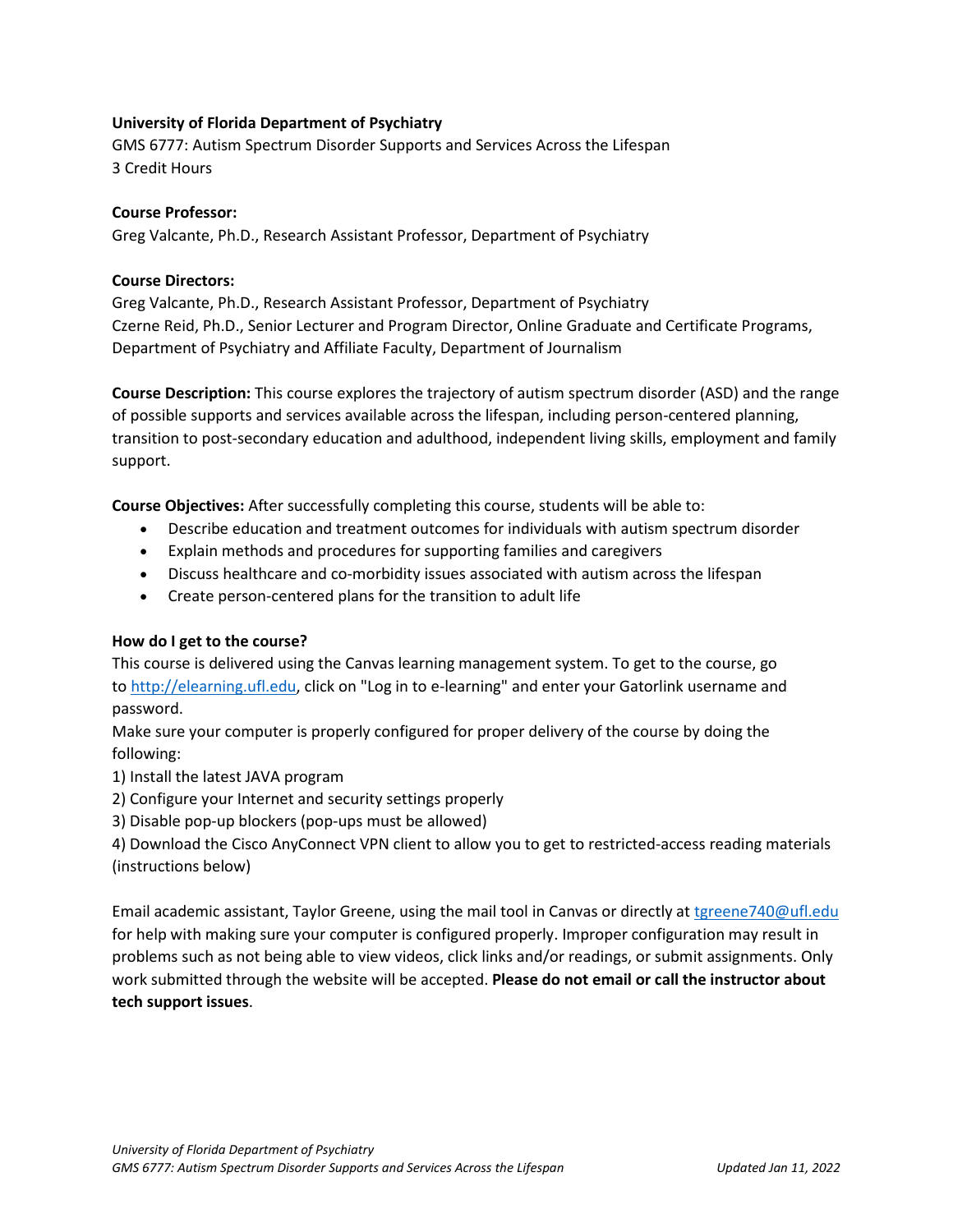### **Who should I contact?**

Please review this section carefully so you can direct your question or comment to the appropriate person:

**Grading, assignments, due dates, course content:** Contact your instructor if you have questions about grading, assignments and course content. Do not post questions or comments about grading or due dates in the discussion assignments for various modules. Do not contact the instructor about tech support. Use the email tool within Canvas to contact the instructor. Click on the "Inbox" tool at the left of the screen to get to the email function.

**Tech support:** If you are having technical difficulties *related to this course*, such as not being able to click on a link or view a video or reading, please do not contact the instructor. Instead, send an email to academic assistant, Taylor Greene, using the mail tool in Canvas or directly at [tgreene740@ufl.edu](mailto:tgreene740@ufl.edu) with the subject line "ASD Online Program." If, on the other hand, you are having *general* technical issues such as not being able to log into your UF account or e-learning, or not being able to download and configure VPN, please contact the UF Help Desk at [helpdesk@ufl.edu](mailto:helpdesk@ufl.edu) or 352-392-HELP (4357). **Do not email the instructor for tech support.** If your tech issues don't seem like they will be resolved before the due date of an assignment, please inform the instructor before the deadline passes.

**Course communication:** Be sure to check your UF email account frequently (log in with your Gatorlink credentials at [http://www.mail.ufl.edu/](http://www.mail.ufl.edu/)) for class messages, updates and announcements. Configure your settings within Canvas to make sure that class messages are being delivered to your email account. To do so, in Canvas click on the "Account" tool on the left of the page, then go into "Settings" and "Notifications" and select the appropriate options to ensure that you receive class correspondence in a timely manner. **Make sure that you put "notifications@instructure.com**" on your email address book or safe-sender list, so your messages do not end up in the trash. Course emails will say the sender is "Canvas Message Center <Notifications@instructure.com>"

**Syllabus changes:** Students will be notified if there are major changes to the syllabus.

**Requesting a Gator 1 UF ID card:** UF degree-seeking distance students may request a UF ID card. For details:<https://www.bsd.ufl.edu/g1c/idcard/distance.asp>

**Course disclaimer:** This course (including all materials, ideas, research or clinical observations written or electronically conveyed) is for educational purposes only. The course does not substitute for and does not provide clinical or treatment recommendations or endorsements for the treatment of any individual person's condition. This course is simply a survey course whose intent is to familiarize the student with a wide variety of material relevant to the area of study and course participants should not use any of the course material as a basis for diagnosis or treatment of themselves or others. Any clinical intervention or treatment that the course participant elects to take is the sole responsibility of the course participant. Such clinically relevant decisions should always be discussed with the course participant's physician and/or other health care providers and the consequences of any action taken are the responsibility of the course participant and his or her treating provider.

**Educational philosophy:** The Department of Psychiatry aims to provide students with a learning environment that is current, interactive and supportive. The online nature of the course provides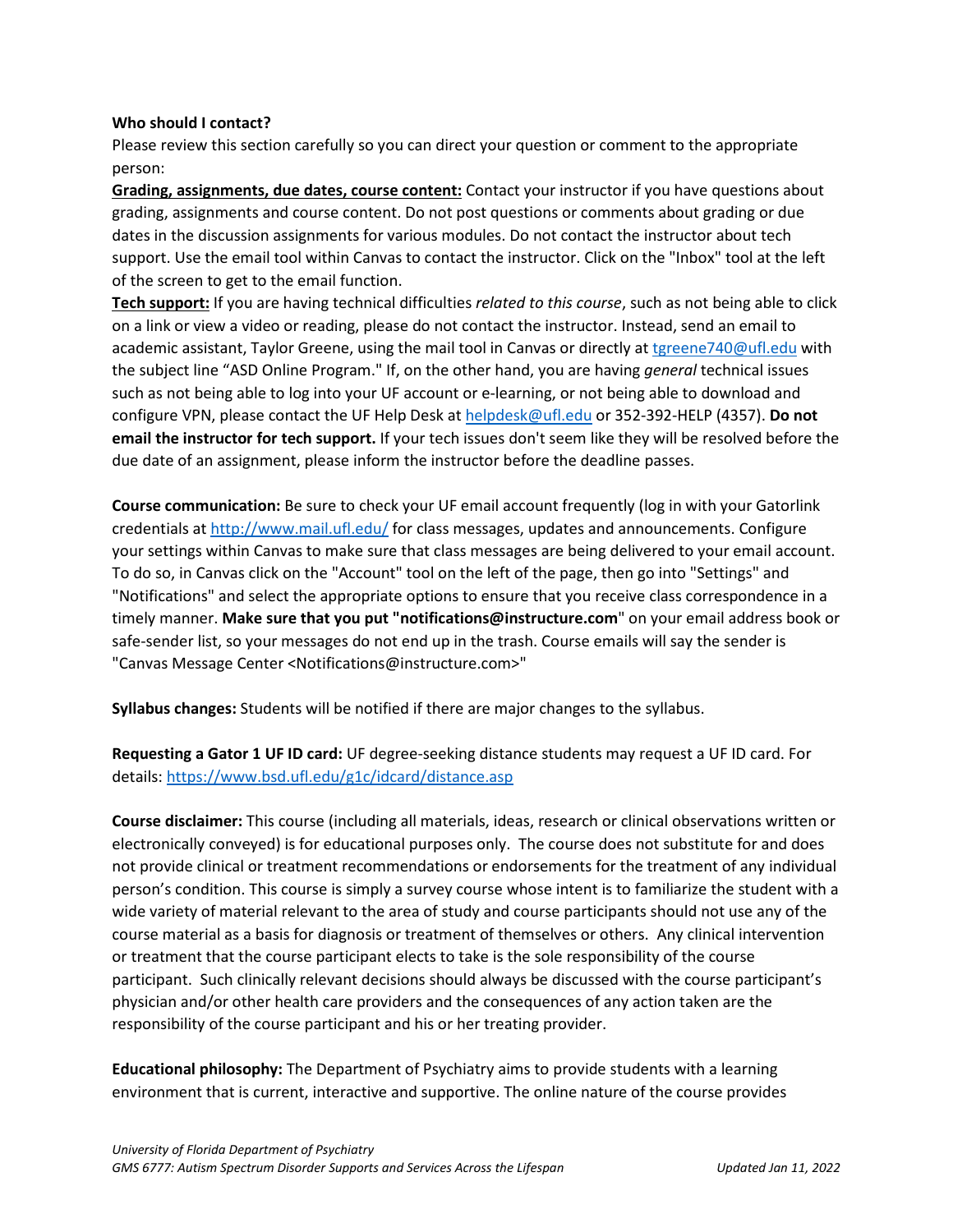students with flexibility for listening to lectures, participating in class discussions and submitting assignments. The class can be completed without your ever setting foot on the University of Florida campus or even leaving home. With this freedom comes responsibility and expectations. This course is accredited for 3 UF credits and as a result, it requires at least 3 hours per week in direct "contact," as well as 6 additional hours to complete assignments and course-related research. Due to the online nature of the course, the contact hours have been replaced with online lectures and readings. Typically, a 3-credit hour course requires up to 9 hours per week of work. Students are asked to be on the lookout for course announcements and emails, and to keep account of all due dates.

**Overview of Course Content:** The course is divided into 15 modules. Each lesson introduces and overviews a major issue in the field. A typical module consists of:

- a video lecture
- required readings
- a short quiz
- one or two web post assignments, requiring a 250-word short answer (or a list of items, as indicated)
- two 100-word web posts to respond to or comment on classmates; web posts
- Essays three 500-word essays due at the end of Modules 5, 10 and 15, respectively

**Assignment due dates and times:** Unless otherwise noted, all quizzes, web posts and essay assignments are due on the dates specified, on Mondays at 9 a.m. Eastern.

#### **Point breakdown:**

| Assignment           | <b>Points each</b>     | Subtotal |
|----------------------|------------------------|----------|
| Quizzes (17)         |                        | 170      |
| Discussion posts (8) | $40 + 1$ post x 10 pts | 290      |
| Total                |                        | 460      |

Note that if you do not submit an assignment you will get a grade of zero for that assignment.

**\*\*Students must earn a B or higher in each course taken, to advance to the remaining courses in the certificate. Students who earn a grade lower than a B in a course must retake that course to continue in the program.**

**Grading Scale:** Final Grades are determined as follows, and will be posted in "Grades" in Canvas.

| $A \geq 93\%$ | IA-90-92%      | $IB + 87 - 89%$ | <b>B</b> 83-86% | B-80-82%       | IC+ 77-79% |
|---------------|----------------|-----------------|-----------------|----------------|------------|
| IC 73-76%     | $C - 70 - 72%$ | $D+67-69$       | $ D 63 - 66%$   | $D - 60 - 62%$ | $E < 60\%$ |

View the current UF Grading Policy at

https://catalog.ufl.edu/ugrad/current/regulations/info/grades.aspx.)

**Accommodations for Students with Disabilities:** Students requesting accommodations must first register with the Dean of Students Office. The Dean of Students Office will provide documentation to the student, who must, in turn, provide that documentation to the course director when requesting an accommodation. Contact the Disability Resources Center, http://www.dso.ufl.edu/drc/, for information about available resources for students with disabilities.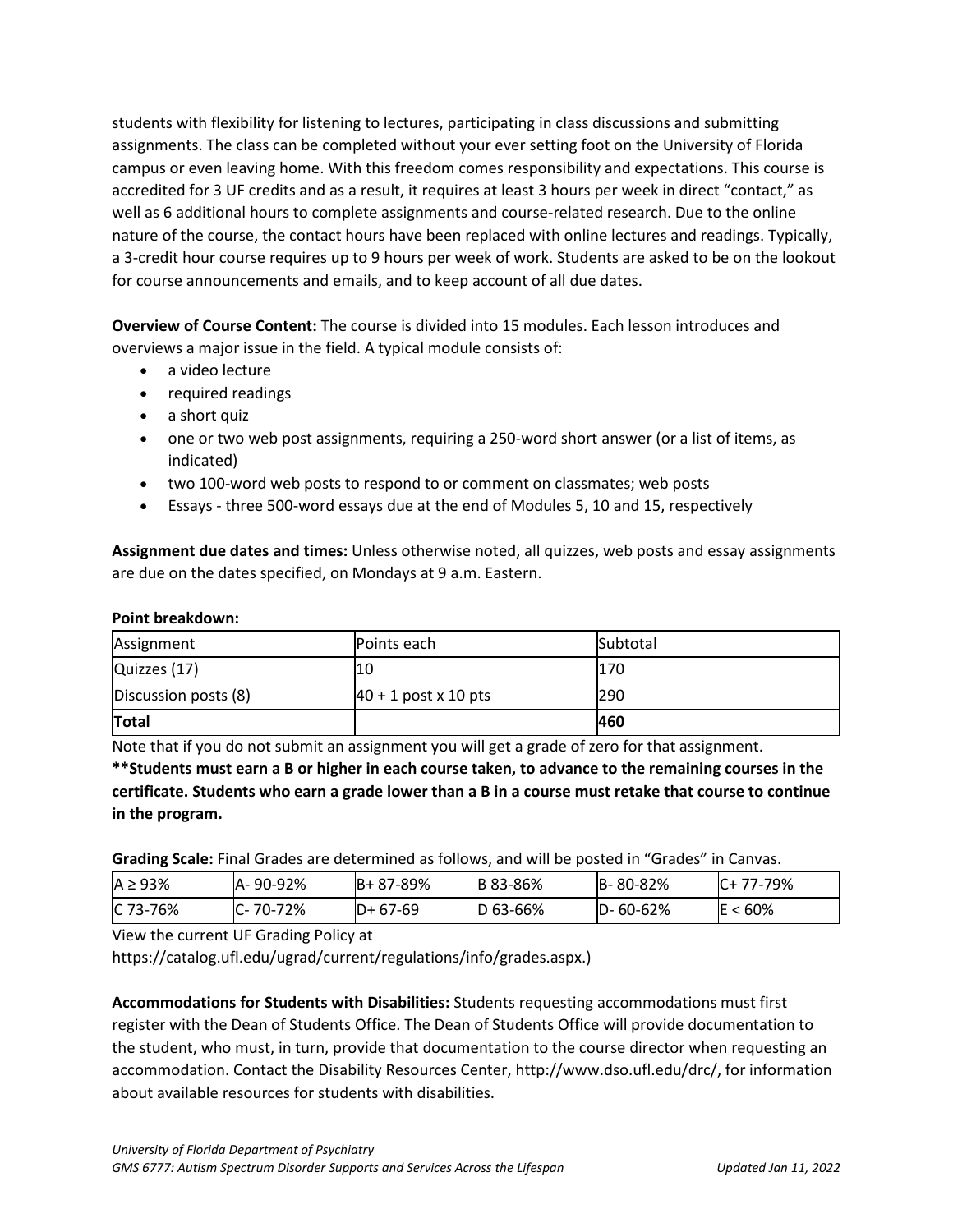**Viewing Video Lectures:** Links to lecture videos are provided on the to-do list for each lesson.

**Required Readings/Course Reserves:** Required readings, which may include journal articles, e-books, and other materials, are available via the UF library's Course Reserves management software Ares. To get to Ares, first be sure that you are securely connected via VPN (instructions below). Next, in Canvas, simply click on the "Course Reserves" tool on the left of the page. If prompted to do so, you will need to set up an account in Ares. Next, search for your courses by name, course code or instructor name, then select the green "Add Course" button to add the desired course to your account. Once you are in Course Reserves for a specific course, click on "View Item" next to the title of the item you want to retrieve. For more instructions on getting course materials via Ares, see

[http://cms.uflib.ufl.edu/accesssupport/howtostudents.](http://cms.uflib.ufl.edu/accesssupport/howtostudents) If you have technical difficulties with downloading files, email the academic assistant at tgreene740@ufl.edu before contacting the instructor or other course staff.

### **VPN: Important instructions for getting to the reading materials linked in the course**

Many of the links to the course readings are journal articles, books and other items held by the UF Libraries. To get to those materials you must first log into a secure connection called a VPN, which is short for virtual private network. Once you are logged into the UF VPN, go back into the course and click on the reading links. UF VPN installation instructions[: https://it.ufl.edu/ict/documentation/network](https://it.ufl.edu/ict/documentation/network-infrastructure/vpn/)[infrastructure/vpn/.](https://it.ufl.edu/ict/documentation/network-infrastructure/vpn/) For help, contact the UF Help Desk at (352) 392-4357.

**Borrowing from the UF Libraries:** Distance learners can borrow materials from the UF collection. They can also borrow from non-UF libraries using Interlibrary Loan (ILL). See the main UF Libraries site for distance learners at [http://guides.uflib.ufl.edu/distancelearners.](http://guides.uflib.ufl.edu/distancelearners)

**Opinion disclaimer:** Please note that sometimes professionals who appear in videos or authors of assigned readings may offer their opinions, perhaps even controversial ones. We wish to encourage open-minded thinking, evaluation, and critiquing in this course and so we also have web-posts where you may voice your opinions. However, it is important to recognize that the opinions expressed by others do not necessarily reflect those of the course instructors, teaching assistants, the Department of Psychiatry, the UF College of Medicine, or the University of Florida.

**Class demeanor:** All students are expected to be courteous to each other and to instructors and course assistants in all their communications, including discussion posts. Students should not upload or duplicate copyrighted materials on online class discussion boards without express permission from the copyright holder.

### **Using, Citing, and Formatting References**

As you go through the course, you will consult with many different types of sources to obtain supporting data or information for points or arguments you make in discussions, essays and other assignments. You are required to cite your sources when you do the following (American Psychological Association [APA], 2009):

- 1. Refer to facts or quantitative data
- 2. Paraphrase another author's view point, idea, or theory
- 3. Quote an author directly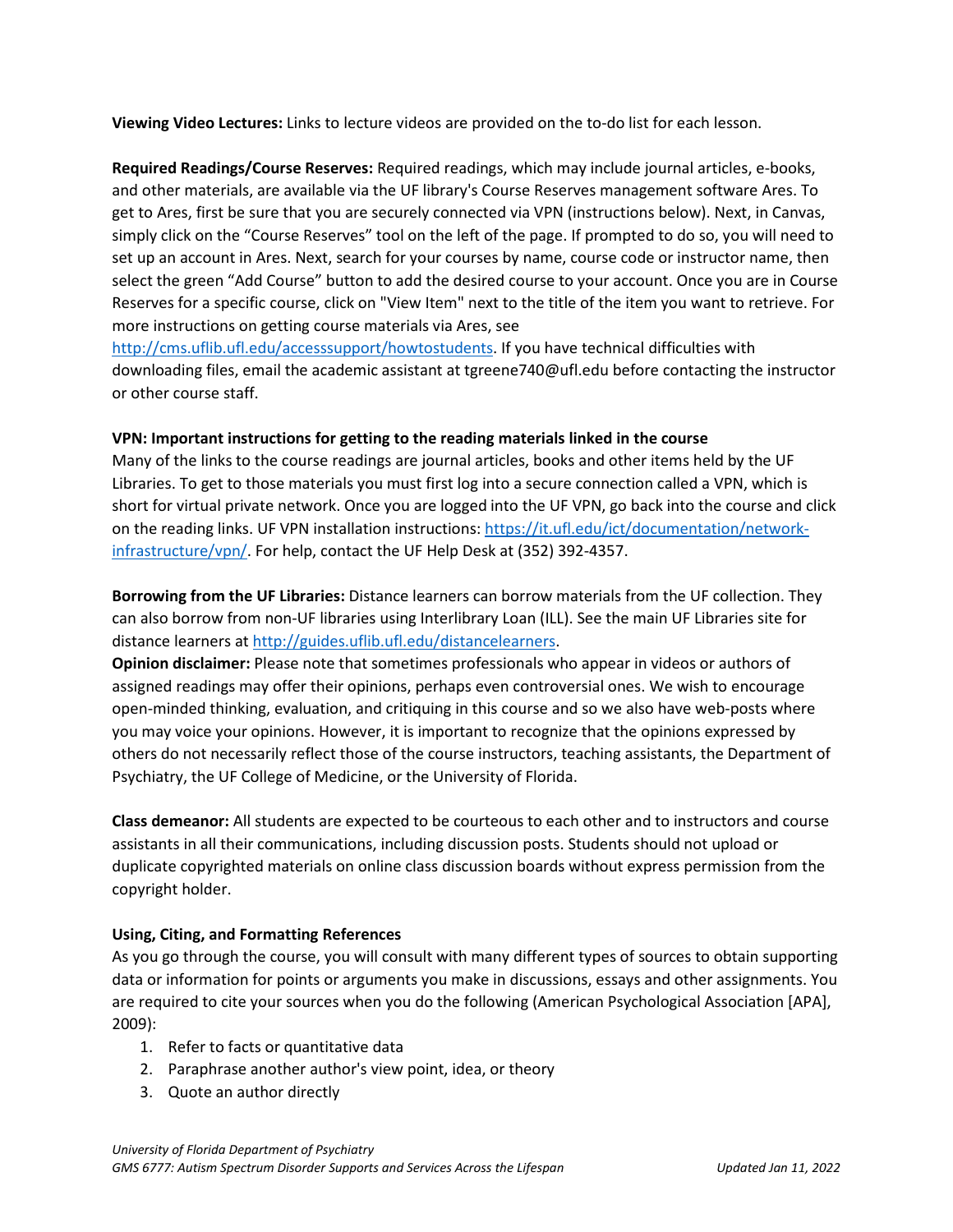Your sources may include your online lecture notes from within Canvas, academic journals, print or online newspapers, magazines, books, videos, apps, blogs, podcasts, online discussion forums such as Reddit's AMA, or personal communication with an expert or other person. When citing references, in each case you are required to do six things:

- 1. Include the source of the information you are presenting
- 2. Cite the source within body of your discussion, essay or other text (this is known as in-text citation)
- 3. Paraphrase where necessary (see note on paraphrasing below)
- 4. Put language taken word-for-word from another source in quotation marks or block quotes
- 5. List your references at the bottom of your discussion, essay or other text
- 6. Format the references (both the in-text citation and the reference list) according to the required style convention.

There are several different style conventions (https://owl.english.purdue.edu/owl/resource/585/2/), including Chicago Style, often used in the humanities; Modern Language Association (MLA), used most commonly in the liberal arts and humanities; American Psychological Association (APA), used most commonly in social sciences; and others. In this course we will use the latest edition of American Psychological Association (APA) Style. To properly cite and format a reference, find as many details about the source as possible and carefully consider the following (Paiz et al., 2015):

**In-text citation:** Sources must be cited within the body of the text for any information or data presented in support of arguments or examples given. In-text citations go at the end of a sentence. They generally include the author's last name, followed by a comma, and the year of publication, all enclosed in parentheses, e.g. (Goldman, 2012), but there is some variation depending on the type of source and the number of authors.

**Paraphrasing:** If you are referencing ideas or information from another work and you feel the need to cite or quote the author in each and every line of your body of text, stop! Instead, you should paraphrase the work and include an in-text citation the first time the work is mentioned. Paraphrasing means synthesizing an author's original statements and then saying them in your own words (Purdue Online Writing Lab [OWL], 2014). Visit the Purdue

OWL (https://owl.english.purdue.edu/owl/resource/619/1/) for tips on effective paraphrasing.

**Quoting:** If you do have the need to take some language word-for-word from another source, put it in quotation marks or block quotes.

**Reference list:** This should be ordered alphabetically by the last name of the first person listed on the paper or other source material (APA, 2009).

**Formatting:** For instructions and detailed examples of how to format in-text citations and reference lists for a variety of source types, consult the References Style Guide provided in Module 1, the Publication Manual of the American Psychological Association excerpts in Course Reserves, and/or the Purdue OWL APA style guide (https://owl.english.purdue.edu/owl/resource/560/1/). You may also contact the UF reference librarian for assistance (see the library resources section in your course syllabus). For additional help you may also create an account with a reference management system such as [EndNote.](https://guides.uflib.ufl.edu/endnote)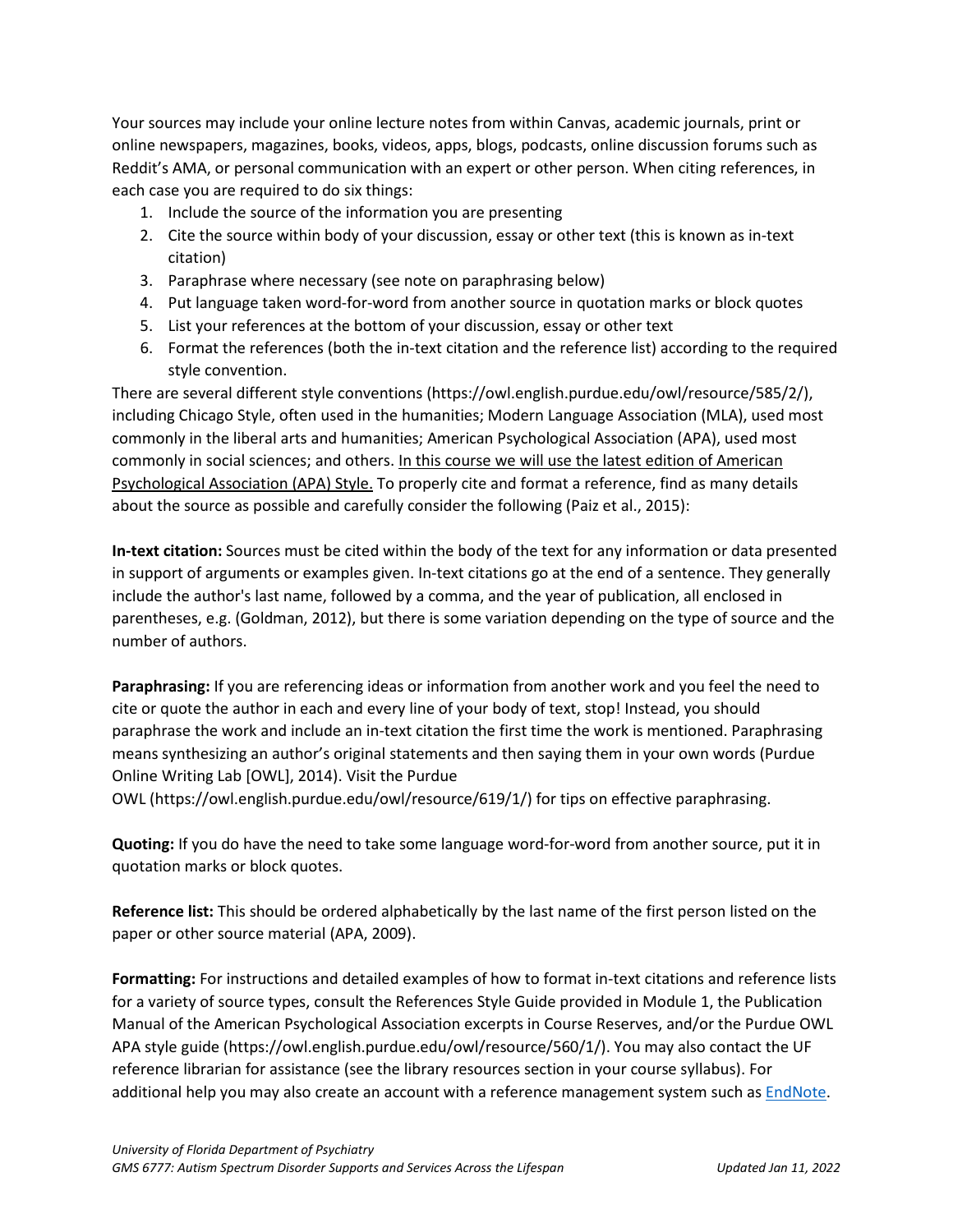Note that if you put nonsense into a reference management program you will get nonsense out ... you must enter the information the way the program requires or your reference list will not be formatted properly or contain the needed information.

**Academic Integrity:** Online classes are subject to the same requirements of academic honesty as all oncampus classes. Please review and be familiar with the Student Conduct Code and Student Honor Code, which can be found a[t https://www.dso.ufl.edu/sccr/process/student-conduct-honor-code/.](https://www.dso.ufl.edu/sccr/process/student-conduct-honor-code/) UF students are bound by The Honor Pledge which states, "We, the members of the University of Florida community, pledge to hold ourselves and our peers to the highest standards of honor and integrity by abiding by the Honor Code. On all work submitted for credit by students at the University of Florida, the following pledge is either required or implied: "On my honor, I have neither given nor received unauthorized aid in doing this assignment." The Student Honor Code specifies a number of behaviors that violate the code, and the possible sanctions. Furthermore, you are obliged to report any condition that facilitates academic misconduct to appropriate personnel. If you have any questions or concerns, please consult the instructor or course coordinator.

**Plagiarism:** Plagiarism is presenting another person's work as your own. Cheating and plagiarizing are against the University of Florida Student Conduct Code. Submissions in this course may be checked via Turnitin [\(http://www.turnitin.com\)](http://www.turnitin.com/), a service that compares documents with each other as well as with pages on the Internet and with other assignments previously submitted by other students. If portions of your document were directly copied and pasted from another student's assignment (past or present) or from the Internet, that constitutes plagiarism. Cases of plagiarism will be investigated as set out by the [University of Florida Student Conduct Code.](https://sccr.dso.ufl.edu/) Students in this course caught cheating or plagiarizing, will be immediately given a failing grade, and may be brought before the UF Honor Court. From your citations and references, the reader of your paper should be able to tell the source of all your outside information. It may be acceptable to place a few comments in quotes with a citation, but it is never acceptable to copy and paste a long string of text from a source, even if it is cited and even if you change a few words. Anything from another source that is not in quotations must be paraphrased. Also, please note that UF policies require that you create original work for each course. Thus, students are not permitted to submit papers they prepared previously outside of this class, such as for high school or other UF courses.

**Make-up policy:** Since students are informed of topic areas and deadlines at the beginning of the semester, it is difficult for us to accept late assignments. As previously mentioned, by waiting until the last minute to begin working you may run the risk of computer problems. Inaccessible websites or computer problems are not acceptable excuses for late work. For this reason, we strongly suggest that you work on all assignments and quizzes at least 1-2 days ahead of time. If you believe you have a legitimate reason for missing work, you may request an extension from the instructor before the deadline passes. Requirements for class attendance and make-up exams, assignments, and other work in this course are consistent with university policies that can be found at

[https://catalog.ufl.edu/ugrad/current/regulations/info/attendance.aspx.](https://catalog.ufl.edu/ugrad/current/regulations/info/attendance.aspx) View the UF policies regarding medical excuse from classes at [http://shcc.ufl.edu/forms-records/excuse-notes/.](http://shcc.ufl.edu/forms-records/excuse-notes/)